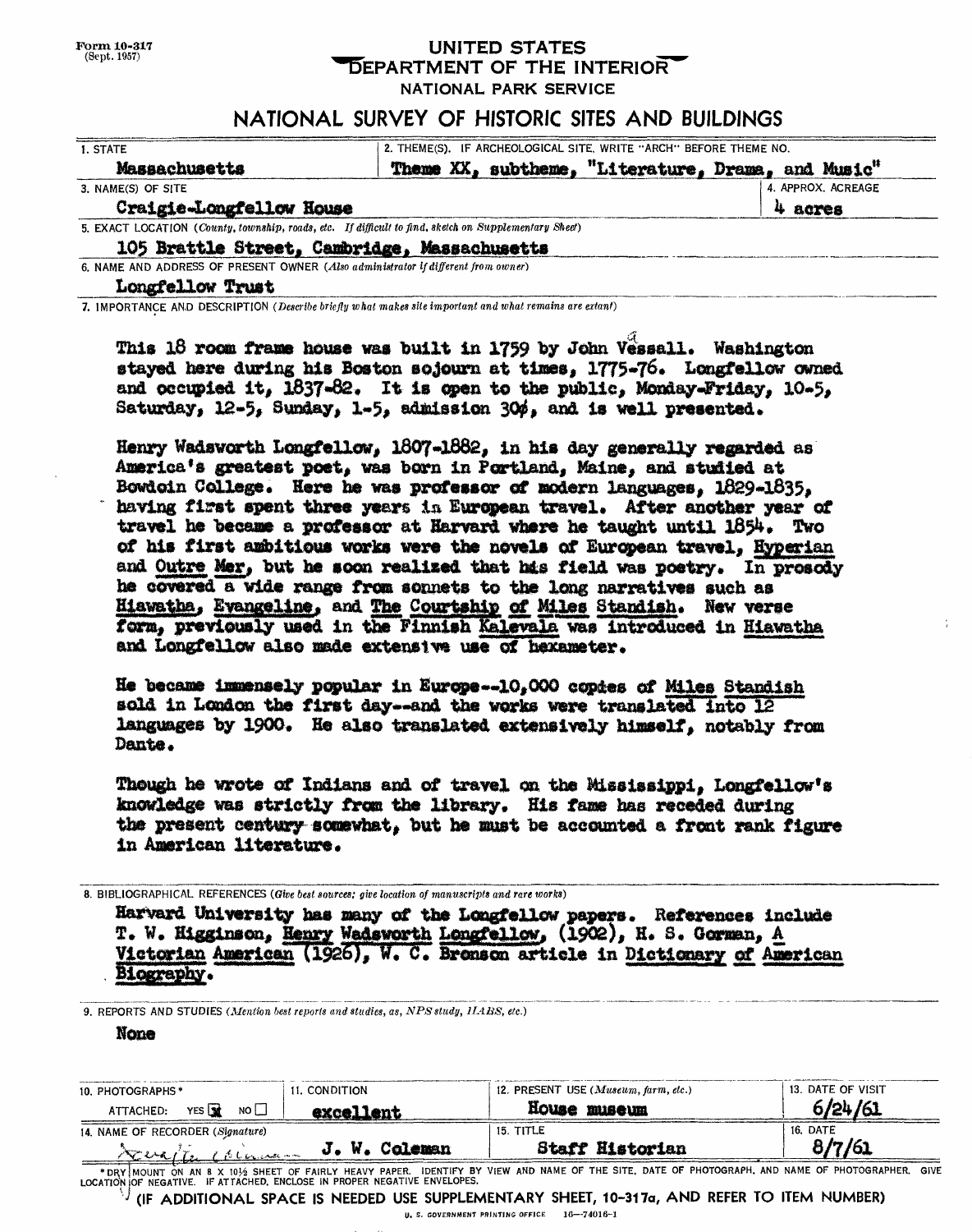### **(Sept. 1057) UNITED STATES DEPARTMENT OF THE INTERIOR NATIONAL PARK SERVICE**

# **NATIONAL SURVEY OF HISTORIC SITES AND BUILDINGS**

| 1. STATE                                                                                              | 2. THEME(S). IF ARCHEOLOGICAL SITE, WRITE "ARCH" BEFORE THEME NO. | Literature)        |  |  |
|-------------------------------------------------------------------------------------------------------|-------------------------------------------------------------------|--------------------|--|--|
| Massachusetts                                                                                         | Theme $XX$ - Architecture (Colonial).                             | Themes<br>XX.      |  |  |
| 3. NAME(S) OF SITE                                                                                    |                                                                   | 4. APPROX. ACREAGE |  |  |
| Vassell-Craigie-Longfellow House                                                                      | 1 acre                                                            |                    |  |  |
| 5. EXACT LOCATION (County, township, roads, etc. If difficult to find, sketch on Supplementary Sheet) |                                                                   |                    |  |  |
| 105 Brattle Street, Cambridge, Middlesex County.                                                      |                                                                   |                    |  |  |
| 6. NAME AND ADDRESS OF PRESENT OWNER (Also administrator if different from owner)                     |                                                                   |                    |  |  |
| Longfellow Memorial Trust.                                                                            |                                                                   |                    |  |  |

7. IMPORTANCE AND DESCRIPTION *(Deteribe briefly what makes tite important and what remains are extant)*

**Form 10-817**

Erected in 1759, the Vassall-Craigie-Longfellow House is a splendid example of the better typical New England houses of the Late Georgian period. It also served as George Washington's headquarters for nine months beginning in July, 1775, and more significantly, it was the home of the poet Henry Wadsworth Longfellow from 1837 until his death in 1882.

Constructed by Col. John Vassall, Jr., the two-and-a-half story house is almost square and has a double-hipped roof, with four lower slopes crowned by balustrades which conceal four upper slopes erowned by balustrades which conceal four upper slopes of very low pitch. The balustrades, steps, and terraces enhance the posture of the house, and the five-bay facade is adorned by a central pavilion and pediment with fan window, rather prominent modillioned cornice, and four giant Ionic pilasters. The windows, however, are simple openings, equipped with both interior shutters and exterior blinds.

The plan is of the usual central-hall type with two rooms on either side and with two interior chimneys, differing from the norm only  $\mathcal{A}_n$  the depth of the hall, which permits a partitioned back hall with separate servants' staircase. The house has four rooms on each floor and all fireplace walls are paneled. The room to the right of the front central hall was Washington's council chamber and later Longfellow's study. Behind this is a large library which is paneled on all four walls. This room was redecorated in 1793. The rooms above these served as General Washington's quarters. The east and west one-story piazzas and the service quarters at the northwest rear corner of the main house were added by<br>RAPHICAL REFERENCES (*Give best sources*; *give location of manuscripts and rare works*) (Continued) 8. BIBLIOGRAPHICAL REFERENCES *(Give best sources; give location of manuscripts and rare works)* 

#### See page 2.

9. REPORTS AND STUDIES *(Mention best reports and studies, as, NFS study, HABS, etc.)* Historic American Building Survey:  $(13 \text{ sheets}, 1935)$   $(4 \text{ photos}, 1940)$ .

|                                                                          | <b>11. CONDITION</b> | 12. PRESENT USE $(Museum, farm, etc.)$                                                                                                             | 13. DATE OF VISIT        |
|--------------------------------------------------------------------------|----------------------|----------------------------------------------------------------------------------------------------------------------------------------------------|--------------------------|
| 10. PHOTOGRAPHS $*1.581 - 87$<br>ATTACHEDY exes LXX NO                   | Excellent            | Museum                                                                                                                                             | Sept. 21, 1967           |
| 14. NAME OF RECORDER (Signature)<br>Clarles N. Prof Charles W. Snell     |                      | 15. TITLE<br>Historian                                                                                                                             | 16. DATE<br>Jan. 8, 1968 |
| LOCATION OF NEGATIVE. IF ATTACHED, ENCLOSE IN PROPER NEGATIVE ENVELOPES. |                      | * DRY MOUNT ON AN 8 X 101/2 SHEET OF FAIRLY HEAVY PAPER. IDENTIFY BY VIEW AND NAME OF THE SITE, DATE OF PHOTOGRAPH, AND NAME OF PHOTOGRAPHER. GIVE |                          |

**(IF ADDITIONAL SPACE IS NEEDED USE SUPPLEMENTARY SHEET, 10-317a, AND REFER TO ITEM NUMBER)**